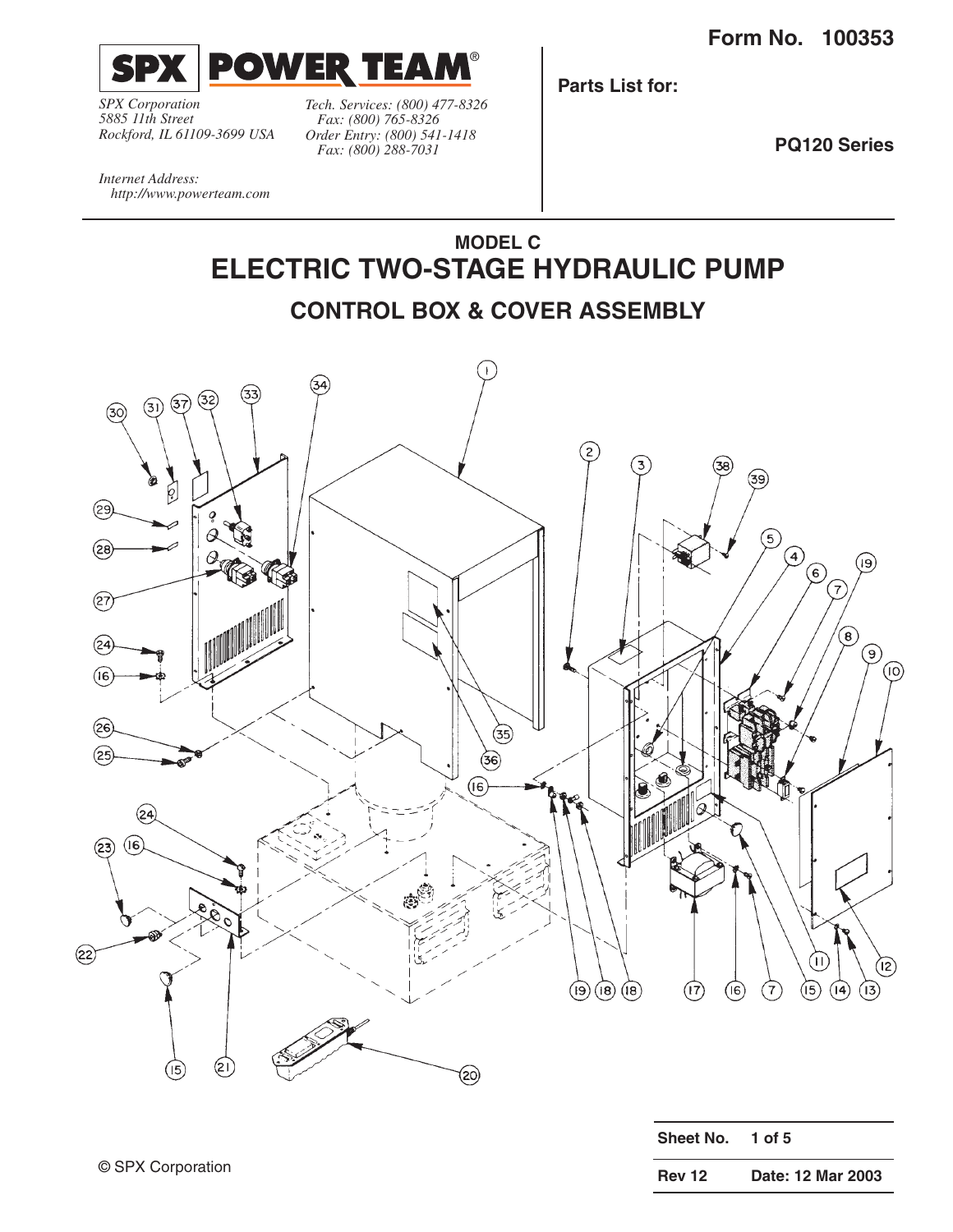#### **Item Part No. Item Part No. No. No. Req'd Description No. No. Req'd Description** 1 **50946WH2** 1 Shroud Cover 2 **104484** 1 Machine Screw (#10-24 X 3/4 Lg.) 3 **202504** 1 Rotation Decal 4 **60235OR9** 1 End Panel & Electrical Box 5 **15497** 6 Rubber Grommet 6 **17861-4** 1 Magnetic Starter 7 **10164** AR Machine Screw (#10-24 X 3/8 Lg.) 8 **16641-39** 3 Starter Heater (575V, 60 Hz) **16641-44** 3 Starter Heater (460V, 60 Hz; For all pumps built before 5-1-96.) **16641-50** 3 Starter Heater (460V, 60 Hz; For all pumps built after 5-1-96.) **16641-52** 3 Starter Heater (460V, 60Hz; For pumps with Emerson motor) **16641-47** 3 Starter Heater (380V, 50 Hz) **16641-53** 3 Starter Heater (220V, 50 Hz) **16641-54** 3 Starter Heater (230 V., 60 Hz; For all pumps built before 5-1-96.) **16641-57** 3 Starter Heater (230 V., 60 Hz; For all pumps built after 5-1-96) **16641-61** 3 Starter Heater (230V, 60Hz; For pumps with Emerson motor) 9 **39401** 1 Electrical Schematic Decal (For Manual & Sol. Operated Units, 230/460V, 60 Hz) **39400** 1 Electrical Schematic Decal (For Manual & Sol. Operated Units, 220/380V, 50 Hz) **304483** 1 Electrical Schematic Decal (For Manual & Sol. Operated Units, 575V, 60 Hz) **39416** 1 Electrical Schematic Decal (For Press. Switch controlled Units, 460V, 60 Hz) 10 **424570R9** 1 Cover Plate 11 **203802** 1 Voltage Decal (230/380V, 50 Hz) **209309** 1 Voltage Decal (575V, 60 Hz) 12 **200188** 1 Warning Decal 13 **10975** 6 Pan Hd. Mach. Screw (#8-32 X 5/16 Lg.) 14 **11107** 6 Serrated Washer (#8 Internal) 15 **15327** 2 Snap Plug (For 7/8" Hole) 16 **11108** AR Serrated Washer (#10 External) 17 **39693** 1 Transformer (230/460V, 60 Hz) **39750** 1 Transformer (230/380V, 50 Hz) **302202** 1 Transformer (575V, 60 Hz) 18 **10197** 2 Hex Nut (#10-24) 19 **205420** 4 Lug Connector 20 **202777** 1 Remote Control Ass'y (For 3-Way Sol. Valve Units; See Parts List no. 101644) **202778** 1 Remote Control Ass'y (For 4-Way Sol. Valve Units; See Parts List no. 101644) 21 **36746WH2** 1 Angle Plate 22 **15993** 2 Strain Relief Bushing (Solenoid Units) **15993** 1 Strain Relief Bushing (Pressure Switch Units) 23 **16412** 2 Snap Plug (For 5/8" Hole; Manual Valve Units) **16412** 1 Snap Plug (For 5/8" Hole; Pressure Switch Units) 24 **16613** 8 Pan Hd. Mach. Screw (#10-24 X 5/16 Lg.) 25 **14394** AR Self-Tapping Screw (#10 X 3/8 Lg.) 26 **12356** AR Serrated Washer (#10 Internal) 27 **39283** 1 Pushbutton Switch (Red) 28 **203769** 1 Stop Decal 29 **203808** 1 Start Decal 30 **17782** 1 Snap Plug (For 1/2 hole; Solenoid Units) 31 **203912** 1 On-Off-Jog Decal (Manual Valve & Press. Switch Units) 32 **16617** 1 On-Off-Jog Switch (Manual Valve & Press. Switch Units) 33 **51124OR9** 1 End Panel 34 **39282** 1 Pushbutton Switch (Green) 35 **309221** 2 Trade Name Decal 36 **39266** 1 Rating Decal (60 Cycle Units) 37 **204015** 1 Instruction Decal 38 **39092** 1 Control Relay-24V (Pressure Switch Units) 39 **10159** 2 Rd. Hd. Mach. Screw (#6-32 X 5/16 Lg.; Used to mount Control Relay) **PARTS INCLUDED BUT NOT SHOWN 9041** 1 Pressure Gauge (Pressure Switch Units) **204610** 1 Motor Leads Decal **205189** 1 Ground Decal 216666 1 Strain Relief Bushing (Solenoid Units) **12908** 2 Ft. Solenoid Cable - 18/3 SO (Solenoid Units) **OPTIONAL VALVES/MANIFOLD/PRESSURE SWITCH 9520** 1 3-Way Manual Valve Ass'y (See Form No. 101377) **V33S** 1 3-Way Solenoid Valve Ass'y (See Form No. 100422) **9506** 1 4-Way Manual Valve Ass'y (See Form No. 100628) **9512** 1 4-Way Solenoid Valve (See Form No. 101653) **9626** 1 Manifold Ass'y (See Form No. 100605) **9625** 1 Pressure Switch Ass'y (See Form No. 100589) **V23A** 1 Automatic Valve Ass'y (See Form No. 100415)

### **Parts List, Form No. 100353, Back sheet 1 of 5**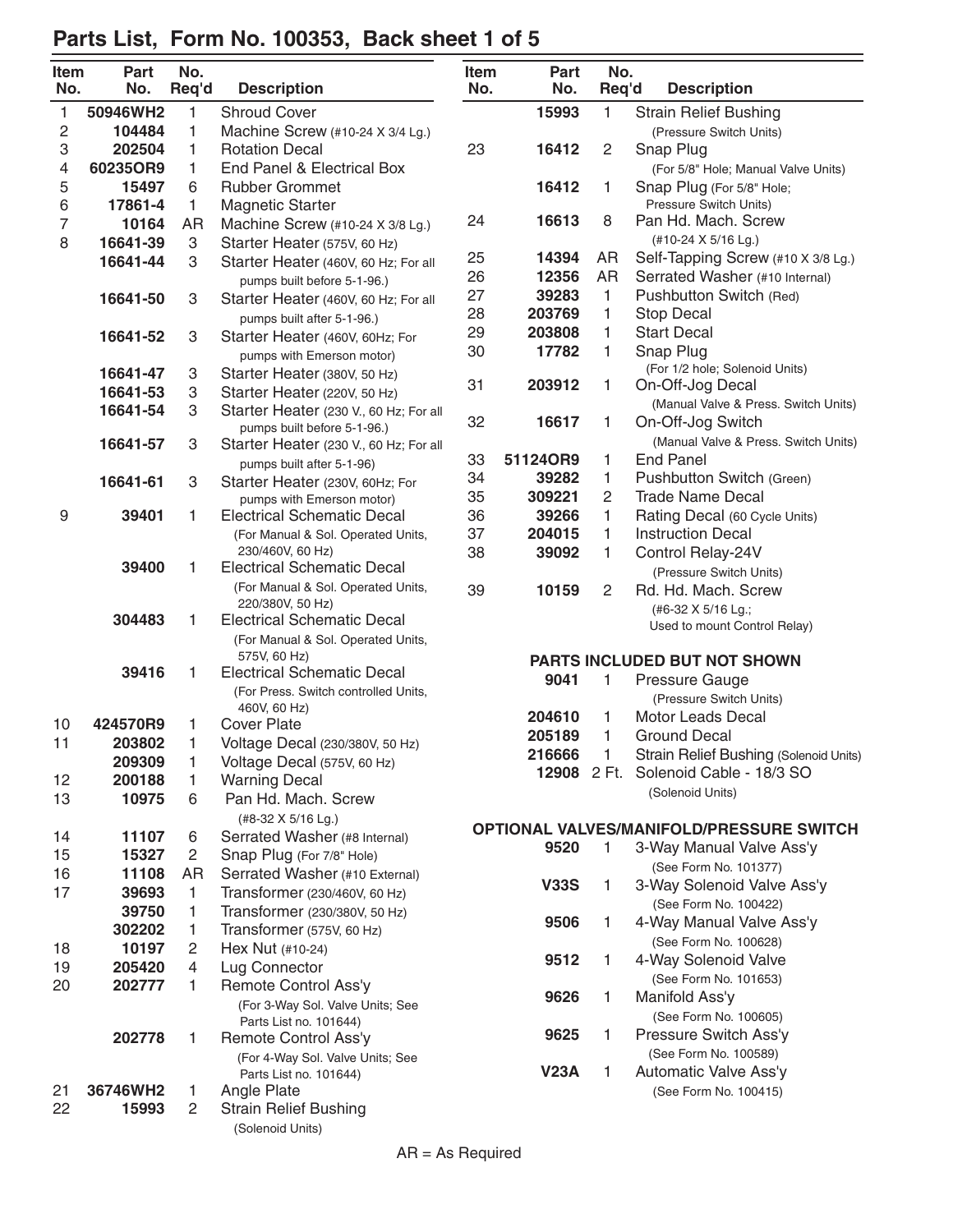### **BASIC PUMP ASSEMBLY**



| Sheet No.     | 2 of 5            |
|---------------|-------------------|
| <b>Rev 12</b> | Date: 12 Mar 2003 |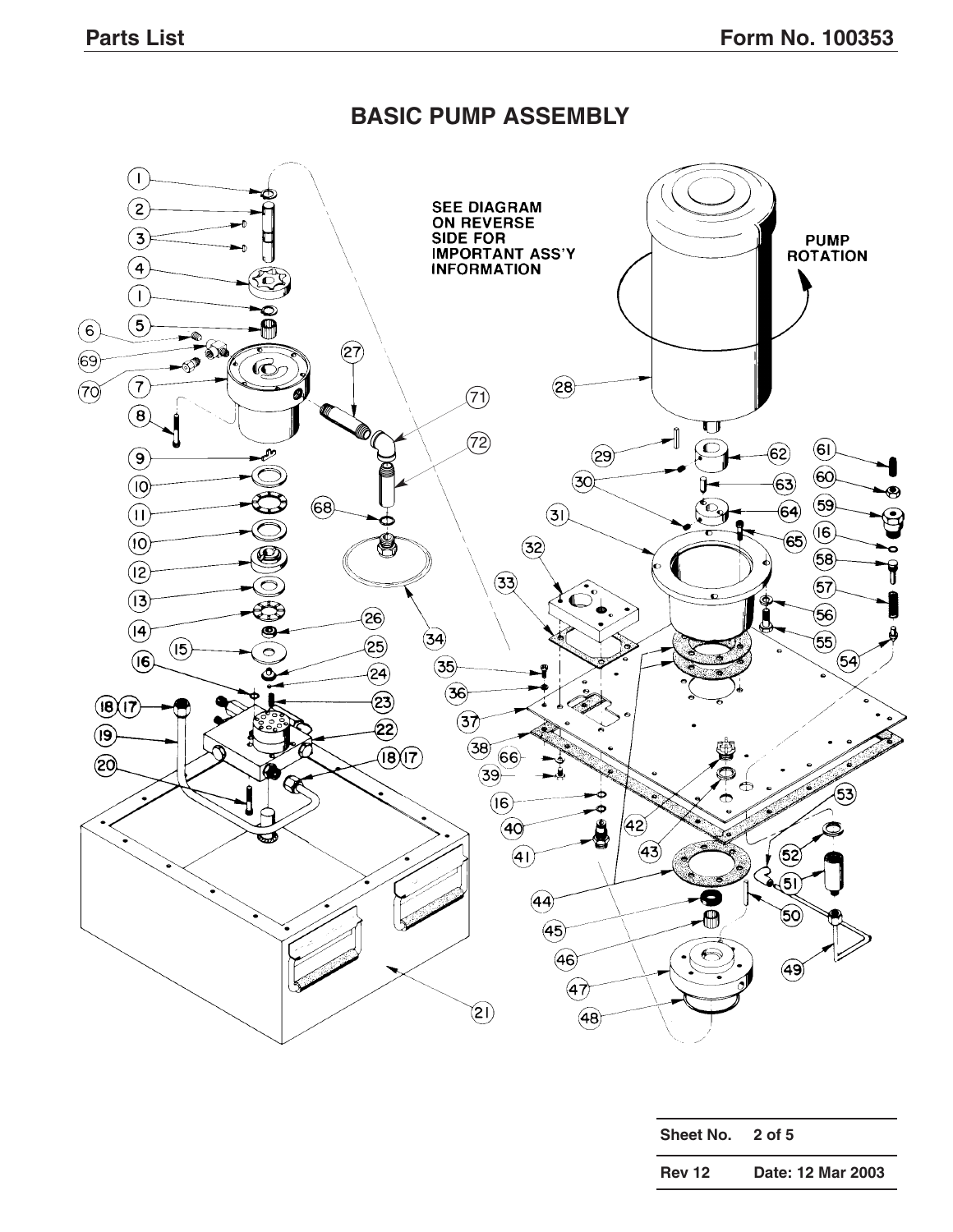| Item         | Part     | No.            |                                                                        | <b>Item</b> | Part                   | No.   |                                                 |
|--------------|----------|----------------|------------------------------------------------------------------------|-------------|------------------------|-------|-------------------------------------------------|
| No.          | No.      | Req'd          | <b>Description</b>                                                     | No.         | No.                    | Req'd | <b>Description</b>                              |
|              |          |                |                                                                        |             |                        |       |                                                 |
| $\mathbf{1}$ | 12178    | 2              | <b>Retaining Ring</b>                                                  | 38          | 50712                  | 1     | <b>Cover Gasket</b>                             |
|              | **12178  | 3              | <b>Retaining Ring</b>                                                  | 39          | 10004                  | 4     | Cap Screw (1/4-20 X 3/8 Lg.)                    |
| 2            | 35272    | 1              | <b>Pump Shaft</b>                                                      |             | **10005                | 4     | Cap Screw (1/4-20 X 1/2 Lg.)                    |
|              | **303009 | 1              | Pump Shaft                                                             | 40          | 11863                  | 1     | Backup Washer<br>$(1/2 \times 3/8 \times 1/16)$ |
| 3            | 12179    | 2              | Woodruff Key                                                           | 41          | 20787                  | 1     | Connector                                       |
| 4            | 15428    | 1              | Geroter Set                                                            | 42          | 20937                  | 1     | <b>Filler Plug</b>                              |
| 5            | 15461    | 1              | Needle Bearing                                                         | 43          | 200415                 | 1     | Washer                                          |
| 6            | 10427    | 1              | Pipe Plug (1/8 NPTF)                                                   | 44          | 35266                  | 3     | Gasket                                          |
| 7            | 50705    | 1              | <b>Pump Housing</b>                                                    | 45          | 12194                  | 1     | Seal                                            |
| 8            | 10854    | 6              | Soc. Hd. Cap Screw (1/4-20 X<br>1-3/4 Lg.; See Note Below)             | 46          | 15430                  | 1     | <b>Needle Bearing</b>                           |
| 9            | 200397   | 1              | Key                                                                    | 47          | 50706                  | 1     | Gerotor Pump Housing                            |
| 10           | 11227    | 2              | <b>Needle Thrust Race</b>                                              | 48          | 12504                  | 1     | O-ring (3" X 2-13/16 X 3/32)                    |
| 11           | 11228    | 1              | <b>Needle Thrust Bearing</b>                                           | 49          | 350524                 | 1     | Oil Line Ass'y with Fittings                    |
| 12           | 35271    | 1              | Angle Plate                                                            |             |                        |       | (3/16 Dia.)                                     |
| 13           | 15432    | 1              | <b>Needle Thrust Race</b>                                              | 50          | 13152                  | 1     | Dowel Pin (3/16 X 1-1/2 Lg.)                    |
| 14           | 15431    | 1              | <b>Needle Thrust Bearing</b>                                           | 51          | 22361                  | 1     | <b>Body</b>                                     |
| 15           | 23548    |                | <b>Top Plate</b>                                                       | 52          | 17065                  | 1     | Flat Washer (.125 Thk.)                         |
| 16           | 10268    | 1              |                                                                        |             | **14857                | 1     | Flat Washer (.062 Thk.)                         |
| 17           | 10430    | 3<br>2         | O-ring $(1/2 \times 3/8 \times 1/16)$<br><b>Tube Sleeve</b>            | 53          | 16177                  | 1     | 90° Elbow Fitting                               |
| 18           | 10431    | 2              | <b>Tube Nut</b>                                                        | 54          | 21046                  | 1     | <b>Valve Stem</b>                               |
|              | 35281    | 1              |                                                                        | 55          | 10049                  | 4     | Cap Screw (3/8-16 X 1" Lg.)                     |
| 19<br>20     | 10022    |                | Oil Line (3/8 Dia.)                                                    | 56          | 10247                  | 4     | Lockwasher                                      |
|              |          | 5              | Soc. Hd. Cap Screw (1/4-20 X<br>1-1/2 Lg.; Torque to 110/120 in. lbs.) | 57          | 10495                  | 1     | <b>Compression Spring</b>                       |
| 21           | 60234OR9 | 1              | Reservoir                                                              |             |                        |       | (1/2 O.D. X 1-5/8 Lg.)                          |
|              | 64594OR9 | 1              | Reservoir (For PQ1204-ATLAS)                                           | 58          | 21306                  | 1     | <b>Spring Guide</b>                             |
| 22           | 41833    | 1              | High Pressure Pump Ass'y                                               | 59          | 21305                  | 1     | Valve Cap                                       |
|              |          |                | (See sheet 3 of 5; Adjustment required)                                | 60          | 10386                  | 1     | Hex Nut (3/8-24)                                |
| 23           | 10361    | 1              | <b>Compression Spring</b>                                              | 61          | 22362                  | 1     | Valve Adjusting Screw                           |
|              |          |                | $(1/4$ O.D. X 1" Lg.)                                                  | 62          | 200396                 | 1     | Coupling                                        |
| 24           | 10375    | 1              | Steel Ball (1/4 Dia.)                                                  |             | **207440               | 1     | Coupling                                        |
| 25           | 23547    | 1              | <b>Top Bearing Plate</b>                                               | 63          | 27003                  | 2     | Nylon Pin                                       |
| 26           | 11814    | 1              | <b>Ball Bearing</b>                                                    | 64          | 27001                  | 1     | Coupling                                        |
| 27           | 260022   | 1              | <b>Straight Fitting</b>                                                | 65          | 10012                  | 6     | Cap Screw (1/4-20 X 7/8 Lg.;                    |
| 28           | 59333    | 1              | Motor (3 H.P., 220/380V or 230/460V,                                   |             |                        |       | Torque to 110/120 in. lbs.)                     |
|              |          |                | 50/60 Hz)                                                              | 66          | **10244                | 4     | Lockwasher                                      |
|              | *304477  | 1              | Motor (3 H.P., 575V, 60 Hz)                                            | 67          | 209307                 | 1     | Motor Leads Decal                               |
| 29           | 27778    | 1              | Square Key                                                             |             |                        |       | (3 H.P., 575V, 60 Hz)                           |
| 30           | 10133    | $\overline{2}$ | Soc. Hd. Set Screw                                                     | 68          | 10527                  |       | O-ring (13/16 X .644 X .087)                    |
|              |          |                | (#10-24 X 1/4 Lg.)                                                     | 69          | 18969                  | 1     | <b>Tee Fitting</b>                              |
|              | **10133  | 3              | Soc. Hd. Set Screw                                                     | 70          | 306957                 | 1.    | Air Bleed Valve                                 |
|              |          |                | (#10-24 X 1/4 Lg.)                                                     | 71          | 260023                 | 1     | 90° Elbow Fitting                               |
| 31           | 41838    | 1              | Motor Mount                                                            | 72          | 260021                 | 1     | <b>Tube Extension</b>                           |
| 32           | 43110    | 1              | <b>Valve Mounting Block</b>                                            |             |                        |       | PARTS INCLUDED BUT NOT SHOWN                    |
| 33           | 200395   | 1              | Gasket                                                                 |             | 350431                 | 1.    | Sight Gauge                                     |
| 34           | 21345    | 1              | Filter Ass'y                                                           |             | 200609                 | 1.    | Drain Tube (For PQ1203S,                        |
| 35           | 16876    | 18             | Mach. Screw (#10-24 X 1/2 Lg.)                                         |             |                        |       | PQ1203S-230 & PQ1203S-50-380)                   |
| 36           | 12356    | 18             | Serrated Washer (#10 Internal)                                         |             |                        |       | *When ordering Motor, order appropriate Motor   |
| 37           | 60231WH2 | 1              | Cover Plate (.104 Thk.)                                                |             | Leads Decal (Item 67). |       |                                                 |
|              | **60922  | 1.             | Cover Plate (.164 Thk.)                                                |             | ** After August 1981   |       |                                                 |

## **Parts List, Form No. 100353, Back sheet 2 of 5**

# **BOLT TIGHTENING SEQUENCE | COUPLING CLEARANCE**



- **1. All bolts must be initially hand tightened in sequence shown (do not exceed 10 in. lbs.)**
- **2. All bolts must be torqued in sequence shown. Torque to 110/120 in. lbs. in increments of 50/60 in. lbs.**

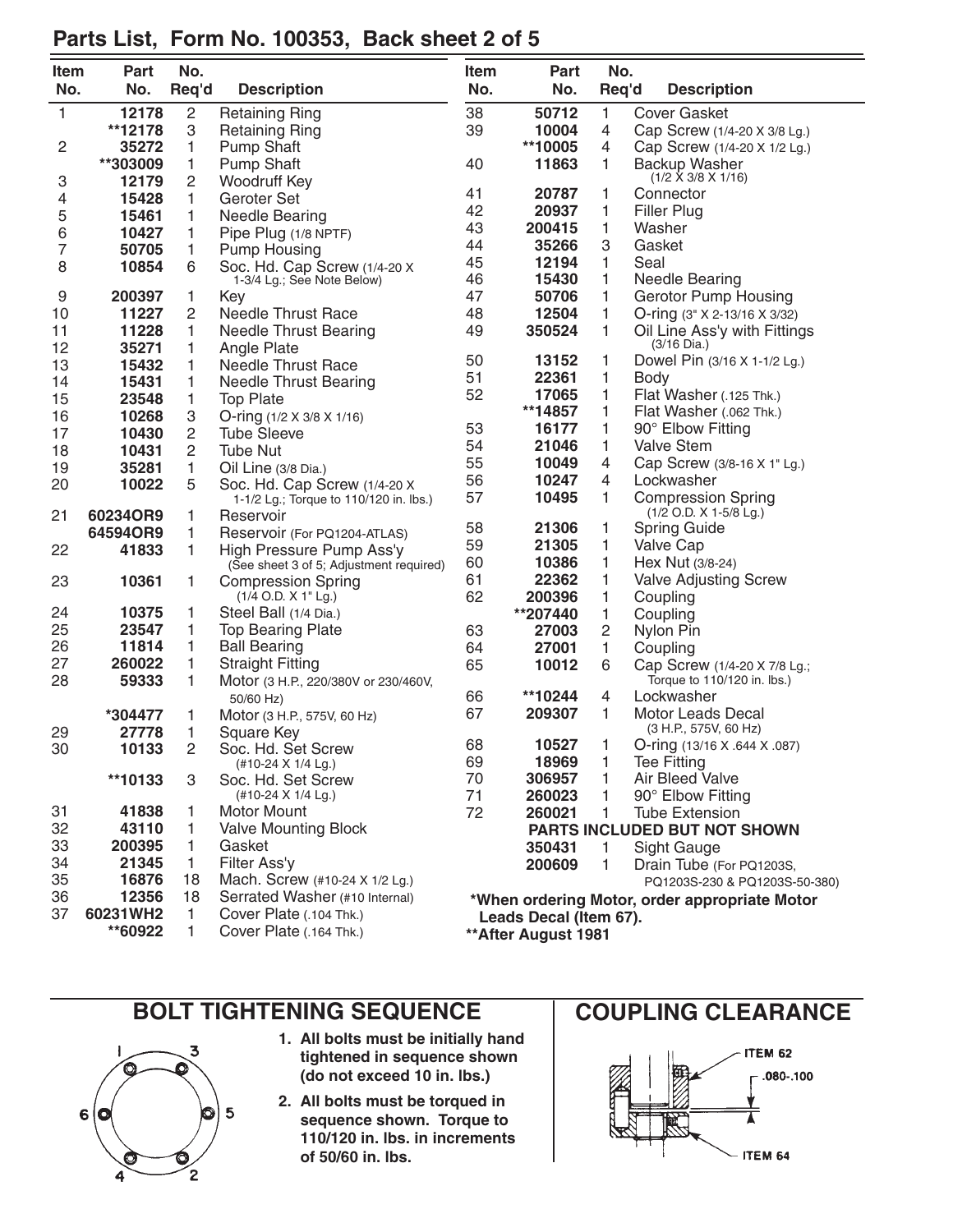### **HIGH PRESSURE PUMP ASSEMBLY**



**They require adjustment at final pump assembly. Refer to the pump's hydraulic schematic for specifications.**

**Sheet No. 3 of 5**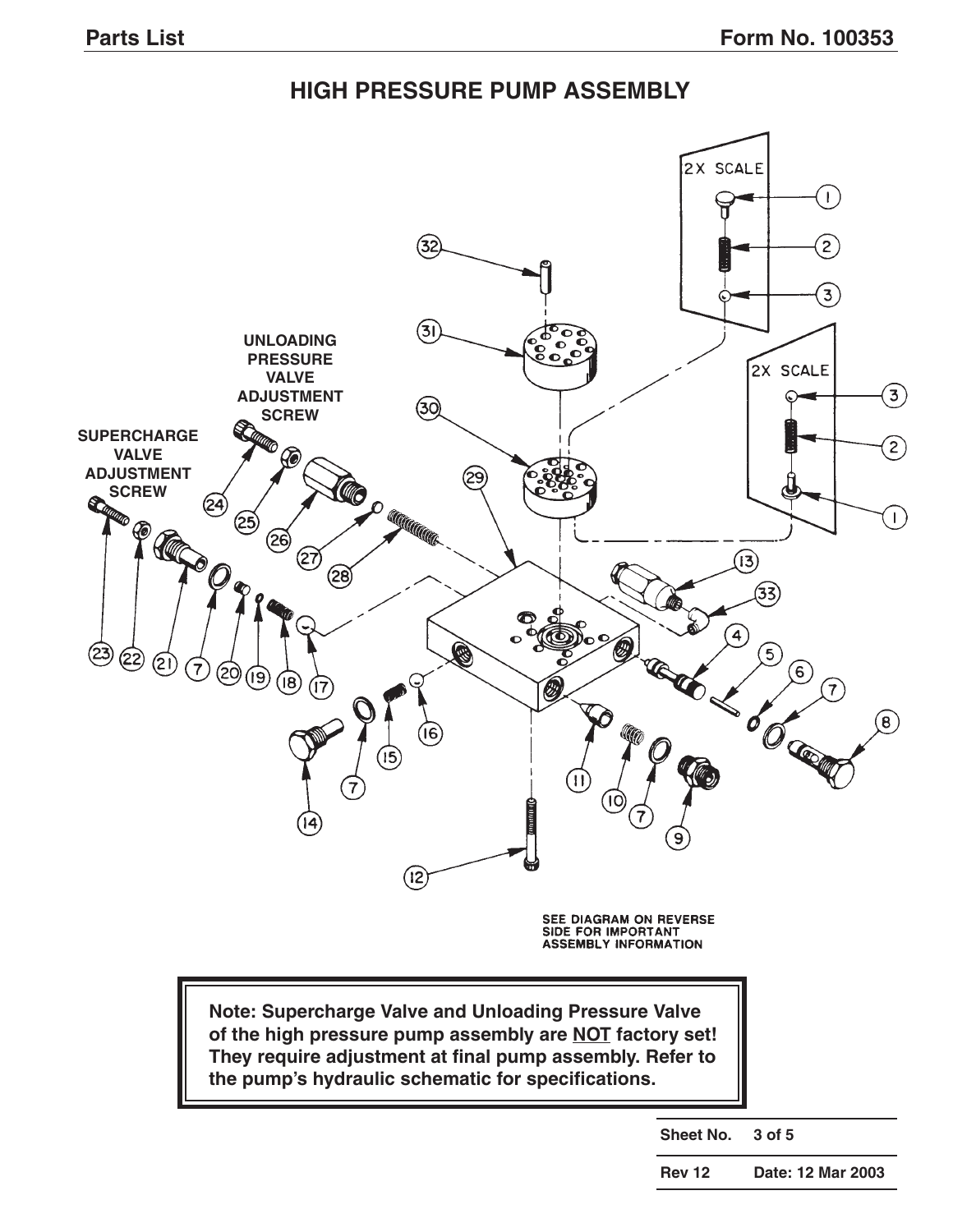| Item             | Part     | No.   |                                                                   | Item | Part   | No.   |                                                      |
|------------------|----------|-------|-------------------------------------------------------------------|------|--------|-------|------------------------------------------------------|
| No.              | No.      | Req'd | <b>Description</b>                                                | No.  | No.    | Req'd | <b>Description</b>                                   |
| 1                | *24549   | 12    | <b>Valve Guide</b>                                                | 17   | 10379  | 1     | Steel Ball (1/2 Dia.)                                |
| 2                | *10445   | 12    | <b>Compression Spring</b>                                         | 18   | 15319  |       | <b>Compression Spring</b>                            |
|                  |          |       | (5/32 O.D. X 3/4 Lg.)                                             |      |        |       | (1/4 O.D. X 3/4 Lg.)                                 |
| 3                | *12223   | 12    | Steel Ball (3/16 Dia.)                                            | 19   | 12099  | 1     | O-ring $(9/32 \times 5/32 \times 1/16)$              |
| 4                | 200273   | 1     | Spool                                                             | 20   | 200271 |       | Adapter                                              |
| 5                | 16471    | 1     | Dowel Pin (1/8 X 1" Lg.)                                          | 21   | 200270 | 1     | Fitting, Super charge                                |
| 6                | 14763    | 1     | O-ring $(7/16 \times 5/16 \times 1/16)$                           |      |        |       | (Torque to 30/35 ft. lbs.)                           |
| 7                | 10261    | 4     | Copper Washer (3/4 X 19/32 X 1/32)                                | 22   | 10383  | 1     | Finished Jam Nut (1/4-20)                            |
| 8                | 202561   |       | Adapter, Actuating Pin<br>(Torque to 30/35 ft. lbs.)              | 23   | 10016  |       | Soc. Hd. Cap Screw<br>$(1/4 - 20 \times 1"$ Lg.)     |
| $\boldsymbol{9}$ | 20770    | 1     | Connector (Torque to 30/35 ft. lbs.)                              | 24   | 10809  | 1     | Soc. Hd. Cap Screw                                   |
| 10               | 10425    |       | <b>Compression Spring</b>                                         |      |        |       | (5/16-18 X 1" Lg.)                                   |
|                  |          |       | (3/8 O.D. X 3/4 Lg.)                                              | 25   | 10385  | 1     | Finished Jam Nut (5/16-18)                           |
| 11               | 20771    | 1     | Poppet                                                            | 26   | 36545  |       | Fitting, Unloading                                   |
| 12               | $*15318$ | 7     | Soc. Hd. Cap Screw (1/4-28 X                                      | 27   | 16528  |       | <b>Disc</b>                                          |
| 13               | 21278    | 1     | 2" Lg.; See diagram below)<br>Relief Valve Ass'y                  | 28   | 203031 |       | <b>Compression Spring</b><br>(.300 O.D. X 1-3/4 Lg.) |
|                  |          |       | (Set at 10,100/10,700 PSI)                                        | 29   | *50691 | 1     | Valve Body                                           |
| 14               | 200269   | 1     | Adapter Plug (Torque to 30/35 ft. lbs.)                           | 30   | *41048 | 1     | Valve Head                                           |
| 15               | 11451    | 1     | Compression spring                                                | 31   | *41063 | 1     | Pump Barrel                                          |
|                  |          |       | (1/4 O.D. X 5/8 Lg.)                                              | 32   | *21628 | 6     | Piston (9/32 Dia.)                                   |
| 16               | 10378    | 1     | Steel Ball (3/8 Dia.)                                             | 33   | 13229  |       | 90° Elbow Fitting                                    |
|                  |          |       | Consult Factory when replacing items marked with an asterisk (*). |      |        |       |                                                      |

### **BOLT TIGHTENING SEQUENCE**



### **NOTE: Assemble in sequence shown. Lubricate under head and on threads. Torque to 180 in. lbs.**

Refer to any operating instructions included with this product for detailed information about operation, testing, disassembly, reassembly, and preventive maintenance.

Items found in this parts list have been carefully tested and selected. **Therefore: Use only genuine Power Team replacement parts!**

Additional questions can be directed to our Technical Services Department.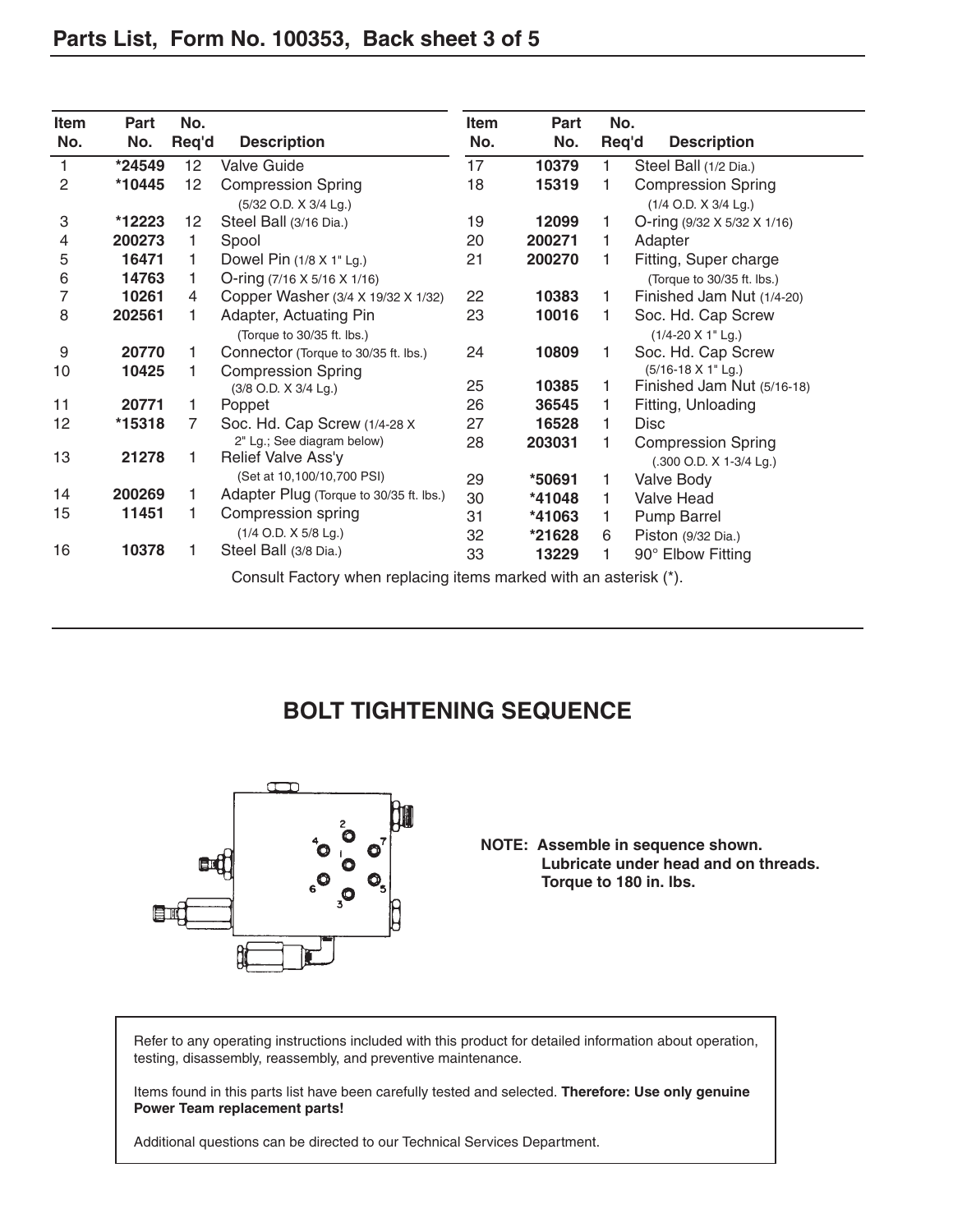### **ELECTRIC SCHEMATICS FOR MANUAL AND SOLENOID OPERATED UNITS, 220/380 VOLT, 50 CYCLE**



**WARNING: To help prevent personal injury, all electrical work must be done by a qualified electrician.**

#### **North American & International Color Codes:**

| <b>Conductors</b> | North American International |  |
|-------------------|------------------------------|--|
|                   |                              |  |
|                   |                              |  |
|                   |                              |  |

| Sheet No.     | 4 of 5            |
|---------------|-------------------|
| <b>Rev 12</b> | Date: 12 Mar 2003 |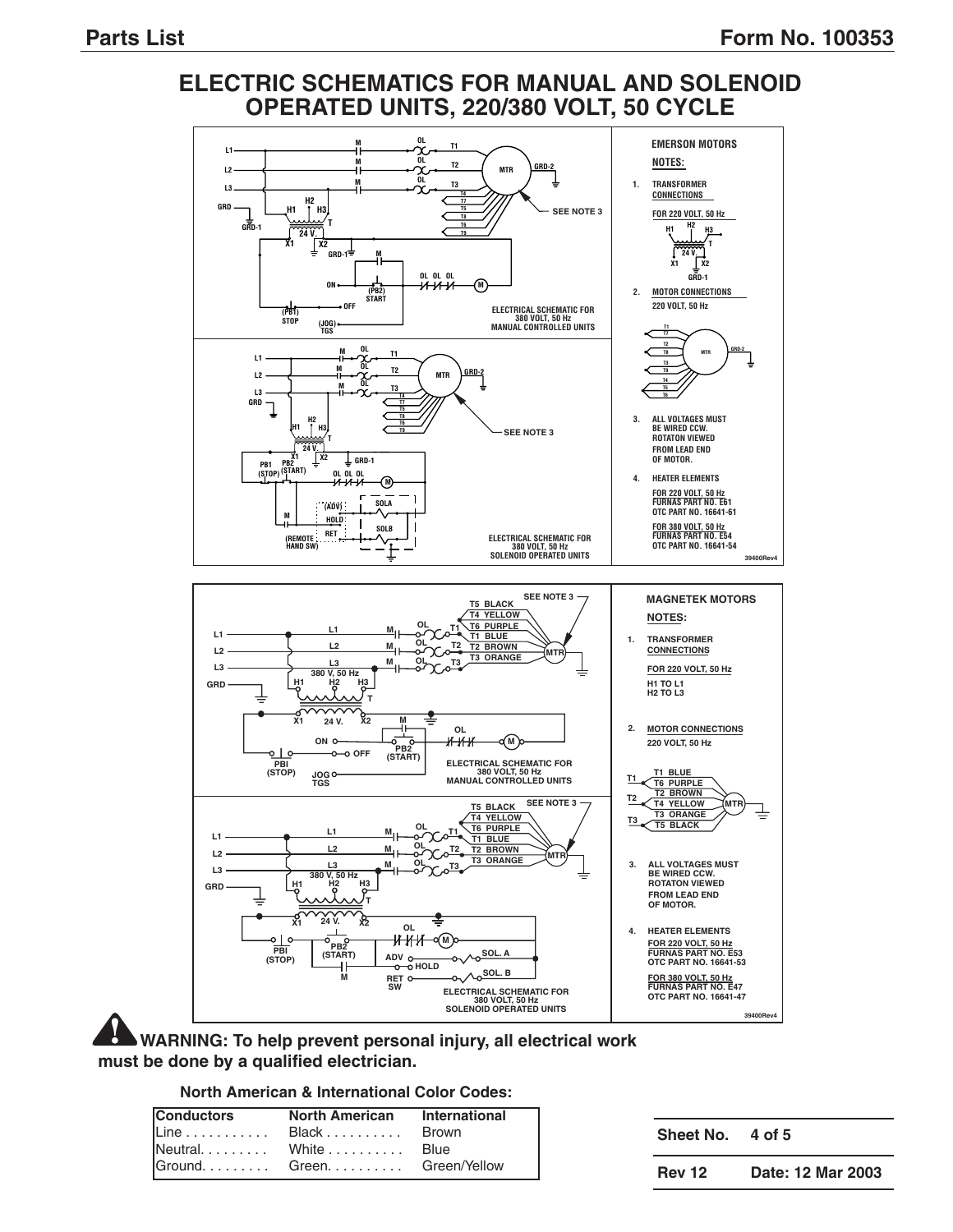### **ELECTRIC SCHEMATICS FOR MANUAL AND SOLENOID OPERATED UNITS, 230/460 VOLT, 60 CYCLE**

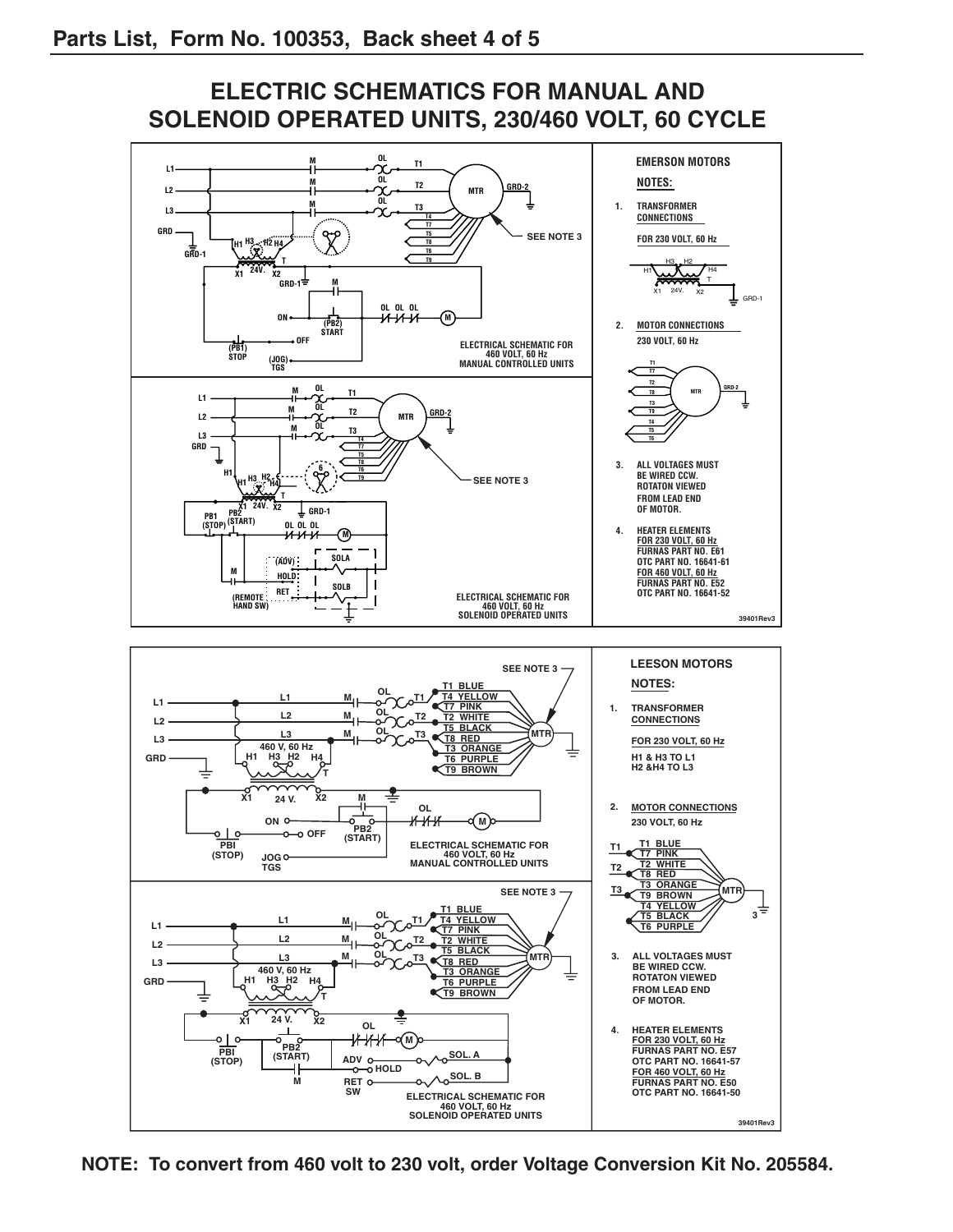

### **ELECTRICAL SCHEMATICS FOR MANUAL AND SOLENOID OPERATED UNITS, 575 VOLT, 60 CYCLE**

### **ELECTRICAL SCHEMATIC FOR PRESSURE SWITCH CONTROLLED UNITS, 460 VOLT, 60 CYCLE**



**Sheet No. 5 of 5**